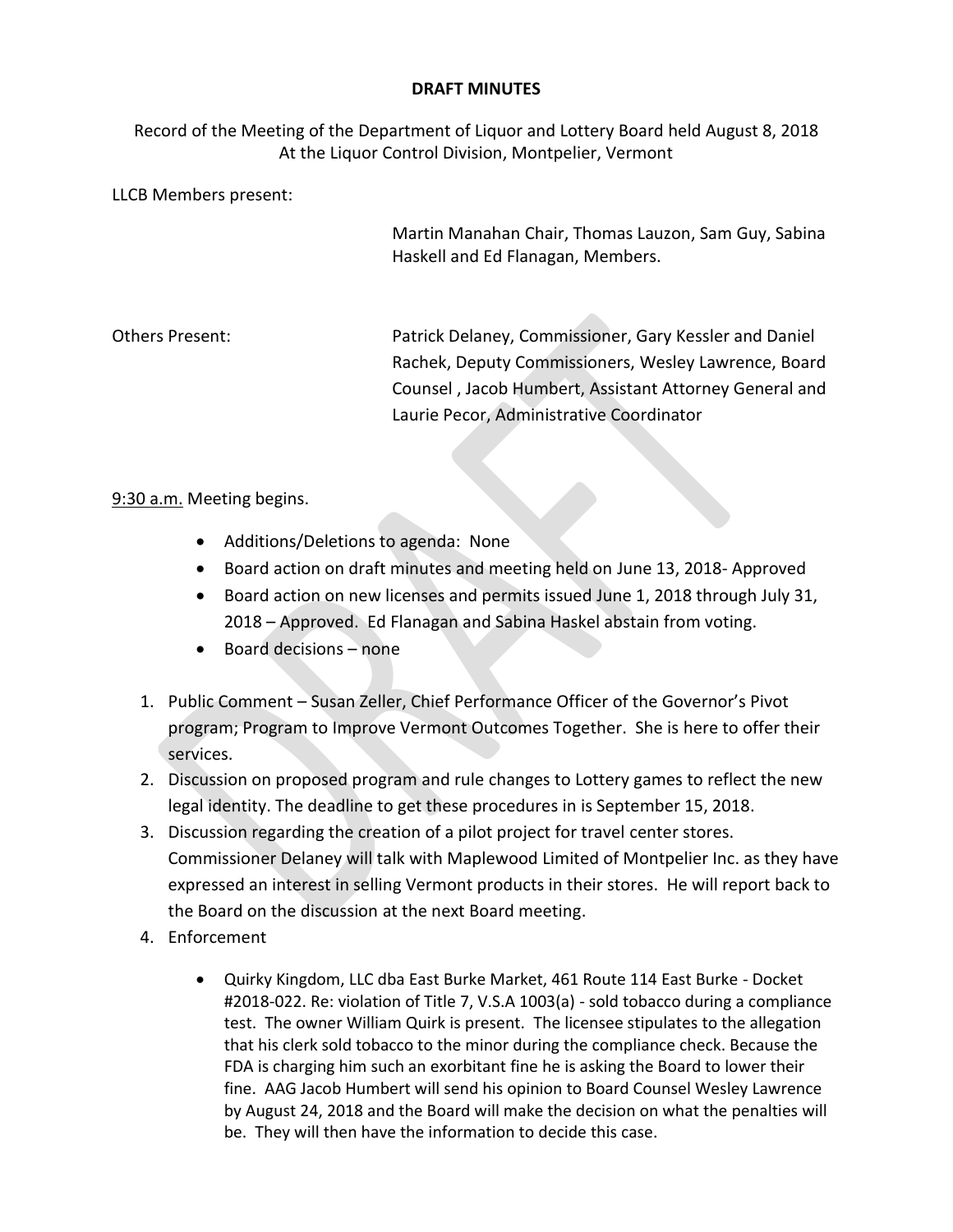1. Licensee Exhibit A is POS age verification report submitted to the FDA– Admitted.

• Bourne Food Mart Inc, dba Notchbrook General Store, 4968 Mountain Road, Stowe - Docket #2018-024. Re: violation of general regulation number 13 - failure to ask for ID during a tobacco compliance test. Board member Sam Guy will abstain from the hearing as he knows the licensee Gary Bourne well. The Board is asked to take judicial notice of a prior case it had considered. 1. Board decision for Wellfleet Inc. dated June 26, 2017- Accepted.

Findings are offered but not warranted.

## 11:10 Board recesses

## 11:15 Board reconvenes

5. Discussion with Governor Scott and Secretary Young regarding the inaugural meeting of the new Liquor/Lottery Board.

Board continues with Enforcement cases.

- Neal's LLC., 2588 Route 103, Proctorsville. Docket #2018-021. Re: license renewal. License is renewed on the condition that the licensee not consume alcohol on the premise regardless if he is working or not, for this licensing year and to submit to a PBT test if asked by any law enforcement officer.
- MCC Entertainment, dba Social, 165 Church St. Burlington- Docket #2018-019. Re: violation of general regulation number 21(a) – failure to notify of director/owner changes.
	- 1. States exhibit 1 is the Secretary of State amendment form Accepted.
	- 2. States exhibit 2 is MCC Entertainment annual report submitted to the Secretary of State's office – Accepted.

The state seeks a letter of warning to the licensee for violation of general regulation number 21(a). The Department also requests that they are allowed to fully vet the applicant.

A motion is made to issue a letter of warning to the Licensee for violation of general regulation number 21(a) and has 10 days from this date to come into compliance with the Department as to Directors/members of the company or the license will be revoked. This is not 10 business days but 10 consecutive days. Motion accepted.

12:36 p.m. Board goes into Executive Session.

1:30 p.m. Board reconvenes.

- 6. Commissioner comments:
	- June financial updates.
	- July financial updates.